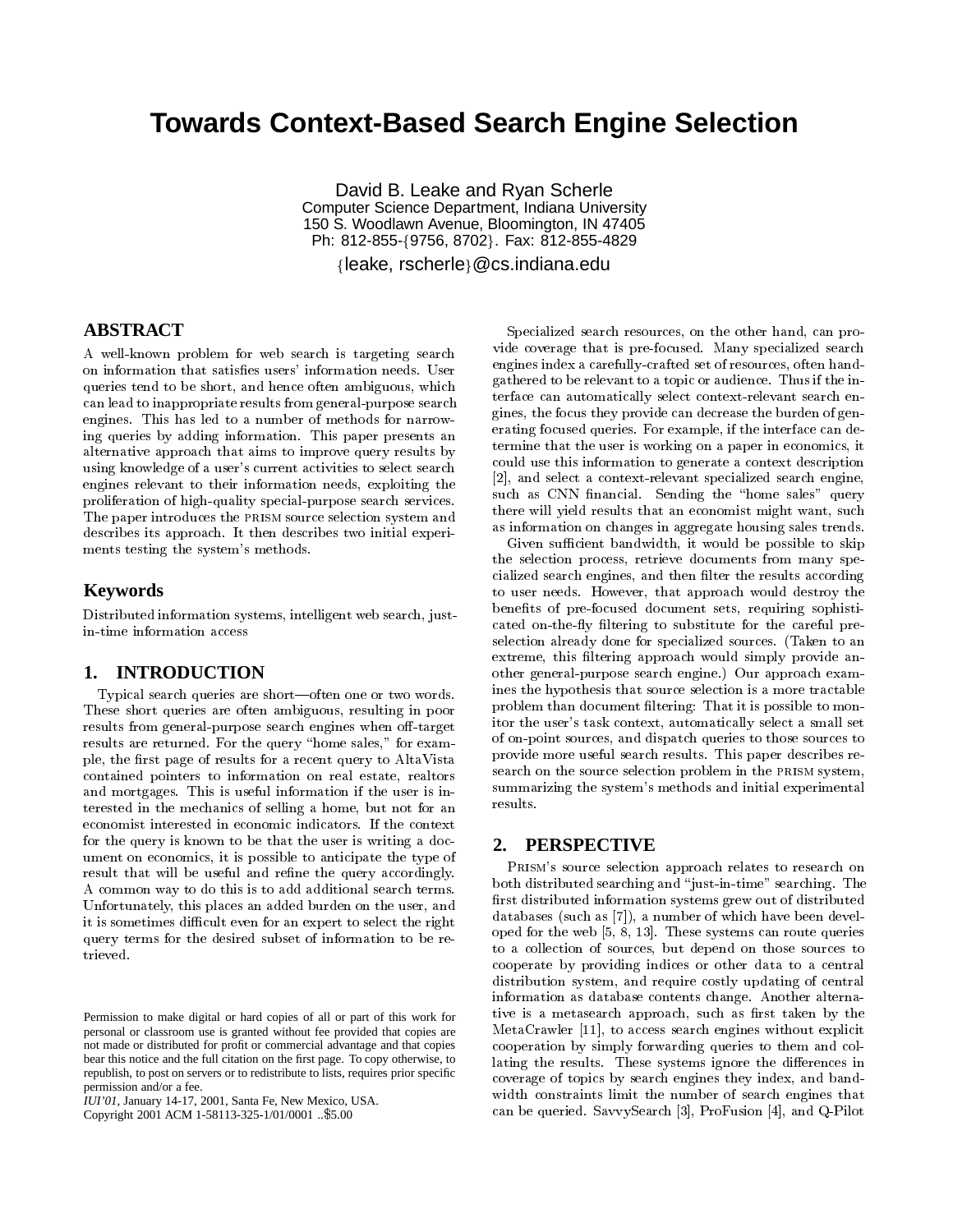[12] use artificial intelligence techniques to select search engines based on the queries they are given. However, these systems are still limited to a relatively small number of search engines, and do not address the problem of ambiguous queries. Systems such as Apple's Sherlock and TheBigHub.com provide categorized lists of specialized search engines, relying on the user to select the right sources.

Recent research has introduced just-in-time information retrieval systems, which attempt to anticipate user information needs, based on a task context inferred from user behavior. The Remembrance Agent monitors what users type in a text editor and sends related queries to local databases and the web [10], the Lumiere project monitors user behavior in Microsoft Office to predict user questions [6], and the Watson system [2] monitors the use of applications to generate context-relevant queries for general search engines.

Prism combines distributed and just-in-time searching to leverage the advantages of both. Its central claims are that distributed searching can be more effective if it is guided by contextual information, such as the task information gathered by just-in-time retrieval sources, and that just-in-time information systems can benet from strategic access to a larger selection of information sources.

Research on context-based automatic source selection must address three issues. The first is *context extraction and rep*resentation: how to determine and describe the query context. The second is source characterization and selection: how to describe sources to support decisions about source relevance and enable effective access. To enable good coverage, the process for characterizing sources must be simple, quick, and robust, without relying on explicit cooperation from the sources. The third is *selectivity*: how to recognize when the available specialized sources are insufficient. The following sections discuss how these issues are addressed by prism.

### **3. PRISM'S DESIGN**

Context extraction: To determine the context of queries, Prism uses the context-extraction framework in the Watson system (for details on Watson's methods, see [2]). In the combined system of Watson and prism, Watson monitors user activities in standard applications such as word processors, uses heuristics to identify relevant content areas, and provides PRISM with context information. PRISM determines appropriate information sources, formulates queries to those sources, sends off those queries, and passes on their results to the user. Typically the query is input by the user, but PRISM can also derive a context description automatically from a user-selected document and search for relevant pages.

Source characterization:  $PRISM$ 's "specialized search  $\sim$ engines" include both pages whose purpose is to search topicspecic material, and medium- to large-sized web sites with internal search services (e.g., the Microsoft web site). Prism characterizes the \topic" of a search engine with a weighted term vector. This vector is generated from limited quantities of easily-accessible data: Keywords are automatically gathered from a source's "about" or " $FAQ$ " pages; if these are not available the main page for the source is used. This information is augmented with keywords from META tags, if available.

Because each source is different, a wrapper must be used to format queries and interpret the results. Methods for automatic wrapper generation  $(e.g., [1])$  are not yet sufficient

# **PRISM Results**

| microsofficense                                             | Do Swarth                                                                                                                                                      |
|-------------------------------------------------------------|----------------------------------------------------------------------------------------------------------------------------------------------------------------|
|                                                             | Contest: induce university, research university, big ten conference, college information is school.<br>2000 bloomington story students gayton south basketball |
| Easte]                                                      | How del IU arrange the agreement with Microsoft, and how much del it cost? (IUB Knowledge                                                                      |
|                                                             | How will IU's agreement with Microsoft affect use of WordPerfect? [IUB Knowledge Base]                                                                         |
| Knowledge Base]                                             | When I run Microsoft Access 97, why do I get a message that says "There is an incense"? [IUB                                                                   |
|                                                             | Induca University and Marriage Corp. Enterprise License Agreement [AltaVista]                                                                                  |
| LIT IU-Microsoft Licence Automobil Information [Alta Vieta] |                                                                                                                                                                |
| No Tide [AltaWata]                                          |                                                                                                                                                                |
|                                                             | THE ASSOCIATION OF REAL ESTATE LICENSE LAW OFFICIALS [AbaVeta]                                                                                                 |

Figure 1: Prism recommending pages.

to fully automate this process, so some human assistance is needed to create and verify wrappers. However, this burden may be alleviated as services begin to publish wrappers for search engines. For example, Apple's Sherlock searching system uses XML-style plugins to encode wrapper information [9], and MacOS includes plugins for some popular search engines; several independent parties have published lists of Sherlock plugins. Prism currently represents sources using enhanced Sherlock plugins. Because Sherlock plugins are meant to be used with manual source selection, they do not include the topic and query type information needed for automatic source selection, so Prism adds several tags to each plugin for this information. Prism can gather topic information automatically, but information about query types is gathered manually from an "about" or "help" page, or determined by giving the search engine trial queries of different types and lengths to observe results.

source Selection and Selection and Selection engine representations are stored and accessed by an information retrieval system within prism. This system uses the standard information retrieval metrics of TFIDF and cosine similarity. When a query and context are provided to PRISM, the context is used as a query to the internal system, which selects search engines covering similar topics. If no search engines match sufficiently or the query is provided without context, PRISM forwards the query to a fixed set of generalpurpose search engines. Figure 1 shows prism retrieving suggestions for a query in an automatically derived context.

# **4. EVALUATION**

Our initial tests of the approach focused on two questions:  $(1)$  Is source selection sufficiently precise to avoid degrading performance with bad source choices?, and (2) Does use of specialized sources improve results for queries in their content areas?

# **4.1 Experiment 1**

The first experiment studied whether topic-specific sources could be selected automatically with high precision, test-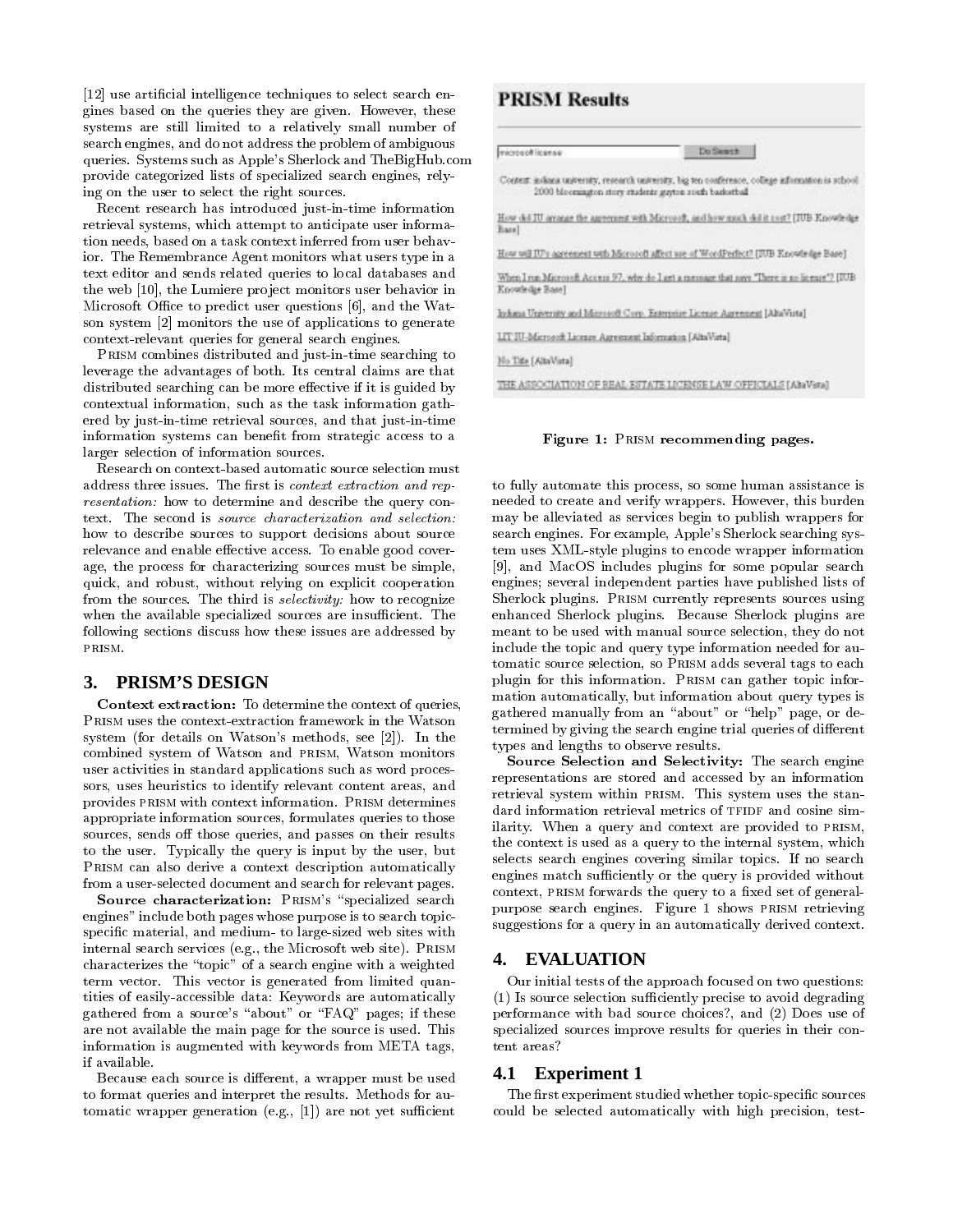

Figure 2:Number of search engines selected for computer science papers with varying similarity thresholds.



Figure 3: Number of search engines selected for random pages with varying similarity thresholds.

ing the quality of prism's internal IR process for search engine representations, based on queries derived automatically from documents.

#### *4.1.1 Method:*

PRISM was configured to use 10 search engines, five for the topic of computer science, and five from other topics. 20 papers from computer science and 20 web pages on random topics were given to the system and a tally was kept of the number of times each search engine was selected. The required level of match depended on a similarity threshold, which was varied to determine the effects of making the system more or less likely to pick topic-specic search engines.

#### *4.1.2 Results:*

When the context was based on viewing computer science papers with prism's default settings, computer science engines were selected 14 times, and a distractor engine was picked only once. When the context was based on viewing random (non-CS) pages, computer science engines were selected six times and other search engines were selected seven times.

Figure 2 shows the number of search engines selected for computer science pages at different similarity levels. The "correct" line indicates computer science engines, and the "incorrect" line indicates distractor engines. Figure 3 shows the number of search engines selected for random pages at various similarity thresholds.

|              | AV  | Google   |          | $Spec-1$   Spec-2 | $Spec-3$ |
|--------------|-----|----------|----------|-------------------|----------|
| Average      | 2.0 | 2.9      | 3.0      | 2.3               | z.z      |
| Std.<br>Dev. | 29  | $1.67\,$ | $1.20\,$ | $1.46\,$          | 1.22     |
| Subject 5    |     |          | 4 b      | 3.2               | 1.0      |

Table 1: Summary of usefulness ratings.

#### *4.1.3 Discussion:*

Performance with computer science papers as context is encouraging: For lenient threshold settings, many computer science search engines were selected but few distractors. As the threshold is raised, computer science engines are still selected frequently, but distractor engines cease to be a factor. For non-CS queries, the number of false positives was initially surprising, but because the specialized engines were split evenly between CS and non-CS engines, the false positive rate was actually what would be expected if none of the specic search engines were relevant, and the choice of specic engines were random. As more engines are added to the database, covering a wider range of topics, the TFIDF method used by prism to calculate keyword weighting will decrease the weights of common terms such as "system" reducing the similarity levels for unrelated search engines.

## **4.2 Experiment 2**

Experiment 2 examined whether specic sources return better results than general search engines, assuming that correct specic search engines are always chosen. Intuitively, "correct" topic-focused search engines would be expected to give better results than general-purpose search engines, but it is possible that the extremely large databases of generalpurpose search engines would counterbalance that advan tage.

#### *4.2.1 Method:*

The three specific sources selected most frequently in experiment 1 (CiteSeer, Cora, and the Indiana University CS techreport index) were compared to two popular general search engines, Google and AltaVista. Five volunteers submitted computer science papers they had written. Queries were automatically generated from these papers and submitted to each of the five search engines. The responses given by the five search engines were placed in random order and given to the volunteers to rate on a five-point scale for usefulness.

#### *4.2.2 Results:*

Effectiveness of the specific search engines varied depending on the subject. For four of the five subjects, at least one specific engine produced better results than the general engines, but the relative scores of the specic engines changed dramatically for different subjects. Google fared surprisingly well, with scores always higher than AltaVista. In the overall average, Google fared better than two of the three specific search engines. Table 1 summarizes the usefulness rankings for each search engine. Google and the first specific engine, CiteSeer, measured significantly better than AltaVista (at the .05 level); the other differences were not statistically significant. For one subject (Subject 5), results from the specific search engines were dramatically better than the general search engines.